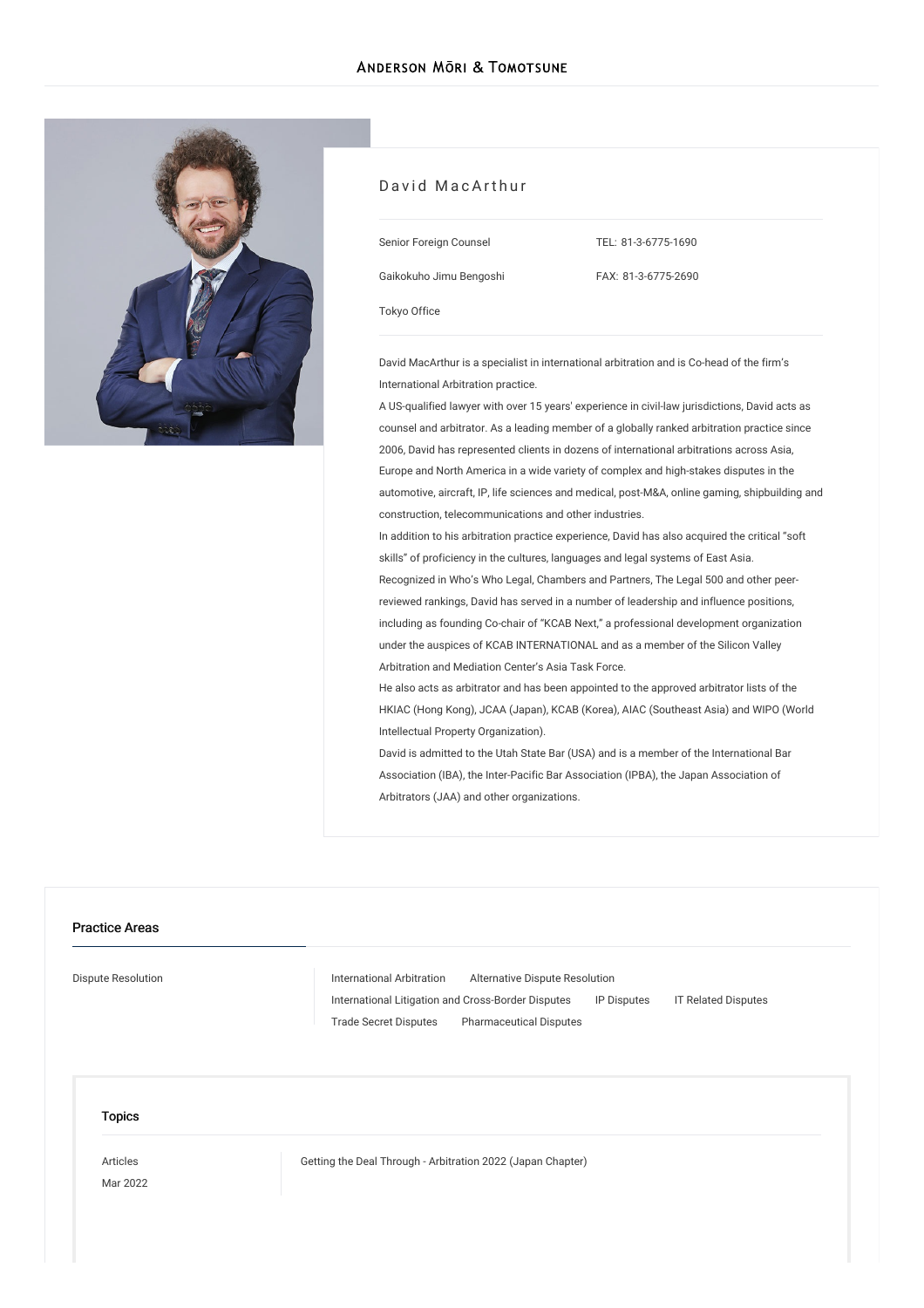[Achievements](/en/news/achievements/) Feb 18, 2022

[Chambers](/en/news/detail/news_0024399_en_001) Global 2022

[Achievements](/en/news/achievements/) Jan 13, 2022

The Legal 500 Asia [Pacific](/en/news/detail/news_0024281_en_001) 2022

#### Practice Groups

Dispute Resolution Group

# Background

| 1996          | Brigham Young University (B.A.)                                                |
|---------------|--------------------------------------------------------------------------------|
| 2000          | Florida State University (M.A.)                                                |
| 2003          | University of Utah S.J. Quinney School of Law (J.D.), Admitted to the Bar Utah |
| 2003 - 2005   | Parsons Behle & Latimer, Salt Lake City, Utah                                  |
| $2005 - 2006$ | Foreign Attorney, Nagashima, Ohno & Tsunematsu                                 |
| 2006 - 2020   | Bae. Kim & Lee LLC                                                             |

## Publications

Getting the Deal Through - [Arbitration](/en/publications/detail/publication_0024452_en_001) 2022 (Japan Chapter) Getting the Deal Through - Arbitration 2022 Mar 2022

Getting the Deal Through - [Investment](/en/publications/detail/publication_0023898_en_001) Treaty Arbitration 2022 (Japan Chapter) Getting the Deal Through - Investment Treaty

Nov 2021